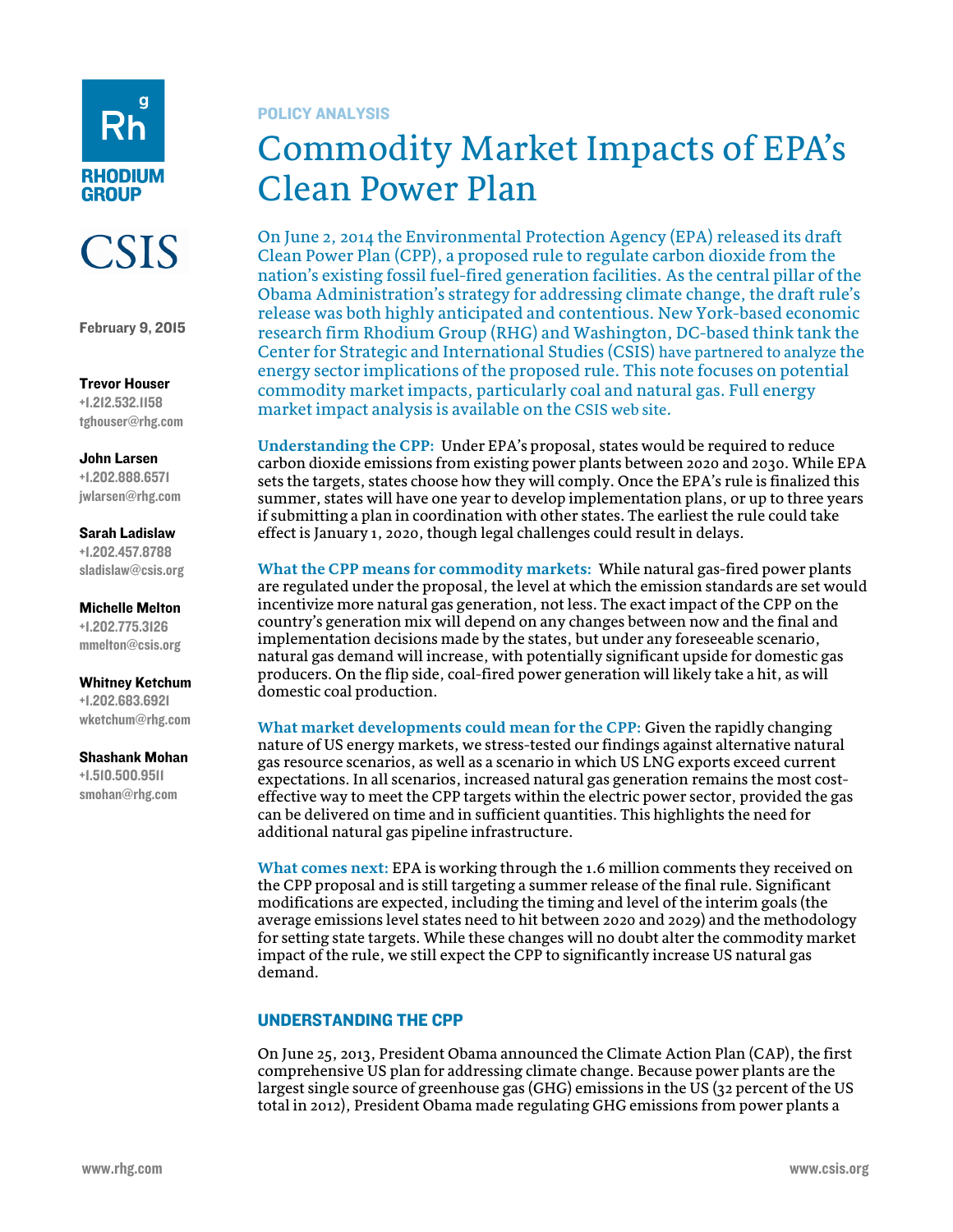central pillar of the CAP. The CAP and a subsequent Presidential Memo directed EPA to issue rules that would limit CO<sub>2</sub> emissions from new and existing power plants under the authority of Section 111 of the Clean Air Act (CAA).

EPA has been regulating  $CO<sub>2</sub>$  emissions from various mobile and stationary sources since 2010, following a 2007 Supreme Court ruling that obligated EPA to regulate GHG emissions if it found that they posed a threat to public health and public welfare (EPA issued a so-called endangerment finding with regard to GHGs in 2010). EPA first turned to  $CO<sub>2</sub>$  emissions from the electricity sector in 2012, when it issued a proposed rule for new fossil-fired power plants under Section 111(b) of the CAA. That proposal was never finalized. In line with the Presidential Memo, EPA issued a new proposal for new fossil power plants on September 20, 2013, and on June 2, 2014 EPA also issued a proposal under section  $111(d)$  of the CAA to set emission limitations on existing fossil-fired power plants. The comment period closed on December 1, 2014 and EPA has stated it hopes to finalize the rule this coming summer. The proposed rule calls on states to submit implementation plans one year after the rule is finalized (or up to three years for states submitting multi-state plans). After that, the EPA has one year to approve these plans. Compliance commences, at the earliest, January 1, 2020. Legal challenges (including some that have already been filed) are a certainty and may further slow the implementation process.

#### **EPA's draft guidelines**

EPA's proposal directs states to design and implement plans that put enforceable  $CO<sub>2</sub>$ emissions standards on existing fossil- fuel-fired power plants (including coal steam, oil steam units, gas steam units, and natural gas combined-cycle units) based on EPA's emission guidelines. EPA has set two emission rate (amount of  $CO<sub>2</sub>$  emitted, denominated in pounds per megawatt hour) goals that each state must meet. States are allowed but not required to convert these rate-based goals into mass-based goals. The first must be achieved on average between 2020 and 2029. The second, final emissions rate must be met by 2030 and each year thereafter. For example, under the current draft proposal, Texas has to meet a goal of 853 pounds of  $CO<sub>2</sub>$  per megawatt hour on average between 2020 and 2029, and 791 pounds of  $CO<sub>2</sub>$  per megawatt hour in 2030 and every year thereafter. However, EPA is silent regarding the possibility of implementing more stringent emission rate goals after 2030.

When EPA sets a new emissions standard for a stationary source under the CAA, it must determine the "degree of emission limitation achievable through the best system of emissions reduction which (taking into account the cost of achieving such reduction and any non-air quality health and environmental impact and energy requirements) the [EPA] Administrator determines has been adequately demonstrated." This "best system of emissions reduction" is commonly referred to as BSER. In its CPP proposal, EPA has concluded that the BSER is a host of cost-effective actions that plant owner-operators, states, and other actors can take to reduce  $CO<sub>2</sub>$  emissions from covered sources. In the current draft version of the CPP, BSER is comprised of four building blocks: 1) efficiency gains at the individual power plant; 2) re-dispatch of generation from coal plants to existing natural gas plants; 3) shifting generation away from existing fossil generating units to renewables or nuclear; and 4) end-use energy efficiency.

In order to set the state-specific emissions rate guidelines, EPA applied its BSER determination to each state, taking into account each state's fleet of existing plants covered by the rule and the availability of cost effective emissions reductions from each of the four building blocks. EPA calculated the level of reductions in emission rates achievable from each state's existing fossil generation fleet under each of the four building blocks and then added the total emissions reductions from each building block to get the total rate standard. The product is a state-specific emission rate performance level that existing fossil fuel power plants across the state must meet on a fleet-wide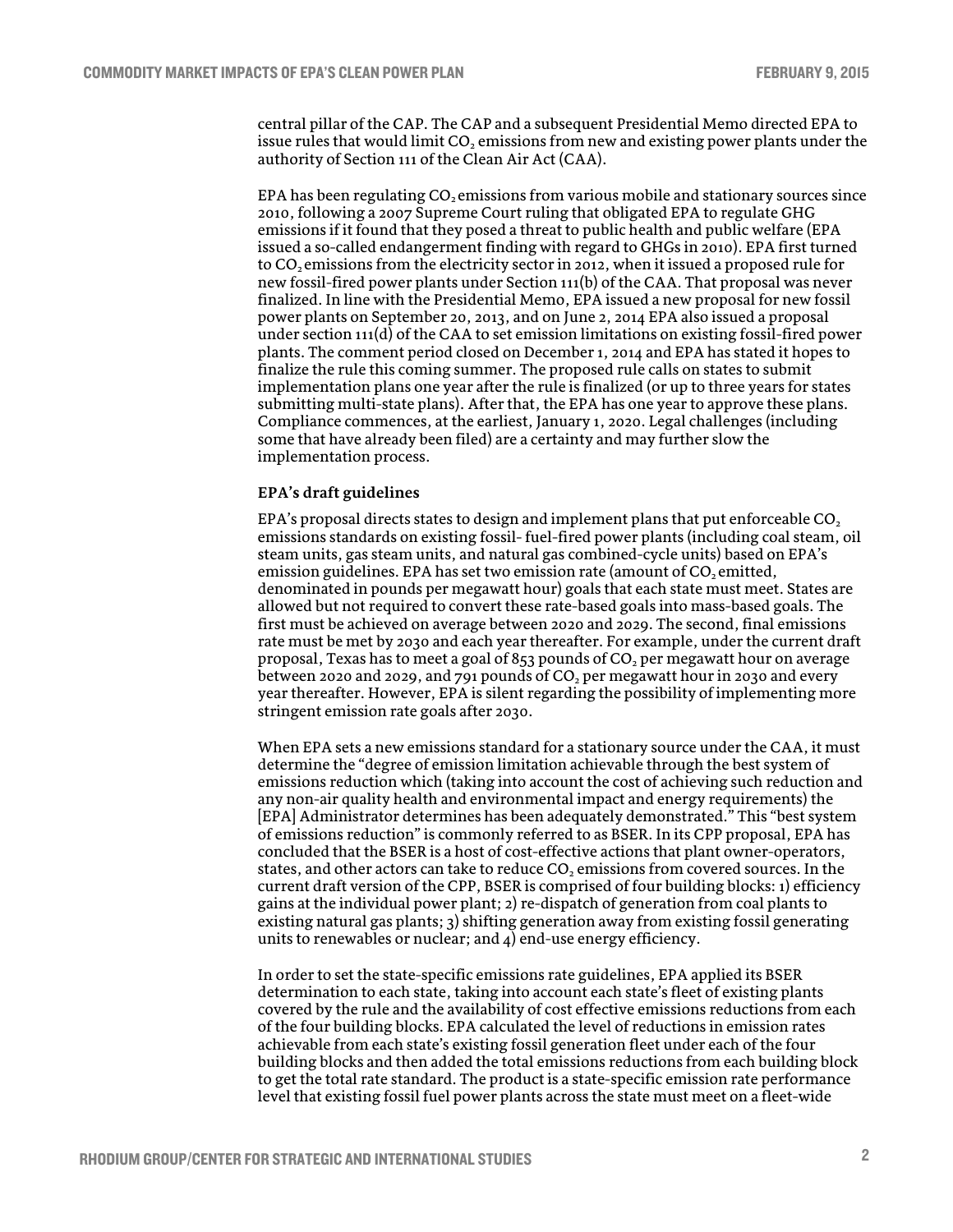basis. The emission rate is an annual average across a state's entire covered fossil fleet; it need not be met by each individual fossil unit in a state.

As implementers of the actual performance standards on existing power plants, states also have enormous flexibility and discretion in setting enforceable standards of performance and choosing how to achieve the emissions reductions. In its proposed rule, EPA is agnostic as to which policies states should pursue to meet the required performance levels and has not directed states to take any one particular action or deploy any specific technology. States can use some, all, or none of EPA's proposed building blocks. If the state chooses to meet its rate standard entirely through demand-side energy efficiency and deployment of renewable resources, it is allowed to do so. Alternatively, a state could meet the goals through expanding fuel-switching from coal to gas. EPA has signaled that it is open to essentially any steps that states take, as long as their plans reduce emissions from covered sources and meet EPA specifications for stringency (meaning the covered power plant fleet in the state meets the performance level on average), enforceability, and other procedural metrics.

In addition to flexibility in terms of how states can meet their assigned performance levels, the CPP also includes the option for states to cooperate with any other state(s) they choose and will allow states to submit multi-state compliance plans. Under the CPP, states may jointly submit a multi-state plan that imposes consistent standards across the combined multi-state jurisdiction. In practice, this requires an adjustment to the assigned state performances levels by calculating a weighted average emissions standard. The result is a single standard that applies to all covered generators across the multi-state footprint.

Cooperation across states allows for regulatory consistency across a broader share of the US power generation fleet and expands the number and diversity of abatement options available to covered generating units, lowering the costs of compliance overall. Some states, such as members of the Northeast Regional Greenhouse Gas Initiative (RGGI), already cooperate in multi-state  $CO<sub>2</sub>$  reduction programs. Under the CPP, multi-state cooperation is not required, although EPA has proposed to give states pursuing this option more time to submit an implementation plan. There are no restrictions in the CPP as to which states may or may not cooperate with each other.

#### **Assessing the impact**

To assess both the upstream and downstream impacts of the CPP, we employed RHG-NEMS, a version of the National Energy Modeling System (NEMS) maintained by the Rhodium Group (RHG). Developed by the Energy Information Administration (EIA) and used to produce the EIA's Annual Energy Outlook (AEO); NEMS is a leading computerbased modeling system used to project future energy supply, demand, and price conditions in the United States; and to analyze the impact of macroeconomic, policy, market, or technology changes on those projections. As a comprehensive model of the US energy system with detailed electric power sector and upstream oil, gas, and coal production representation, NEMS is particularly well suited to analyzing the broader energy market impact of the CPP (Figure 1).

It is important to note that we model EPA's *proposed* rule, which is subject to change as it goes through the federal rulemaking process. Indeed, in October EPA issued additional information for public comment through a Notice of Data Availability (NODA) that explores potential guideline approaches that differ from the June proposal. Once the rule is final, however, the ultimate energy system and economic impacts will depend a great deal on how states choose to meet the ultimate emission performance targets set by EPA. Given the large amount of flexibility EPA provides the states in the CPP, it is impossible to model each possible compliance pathway.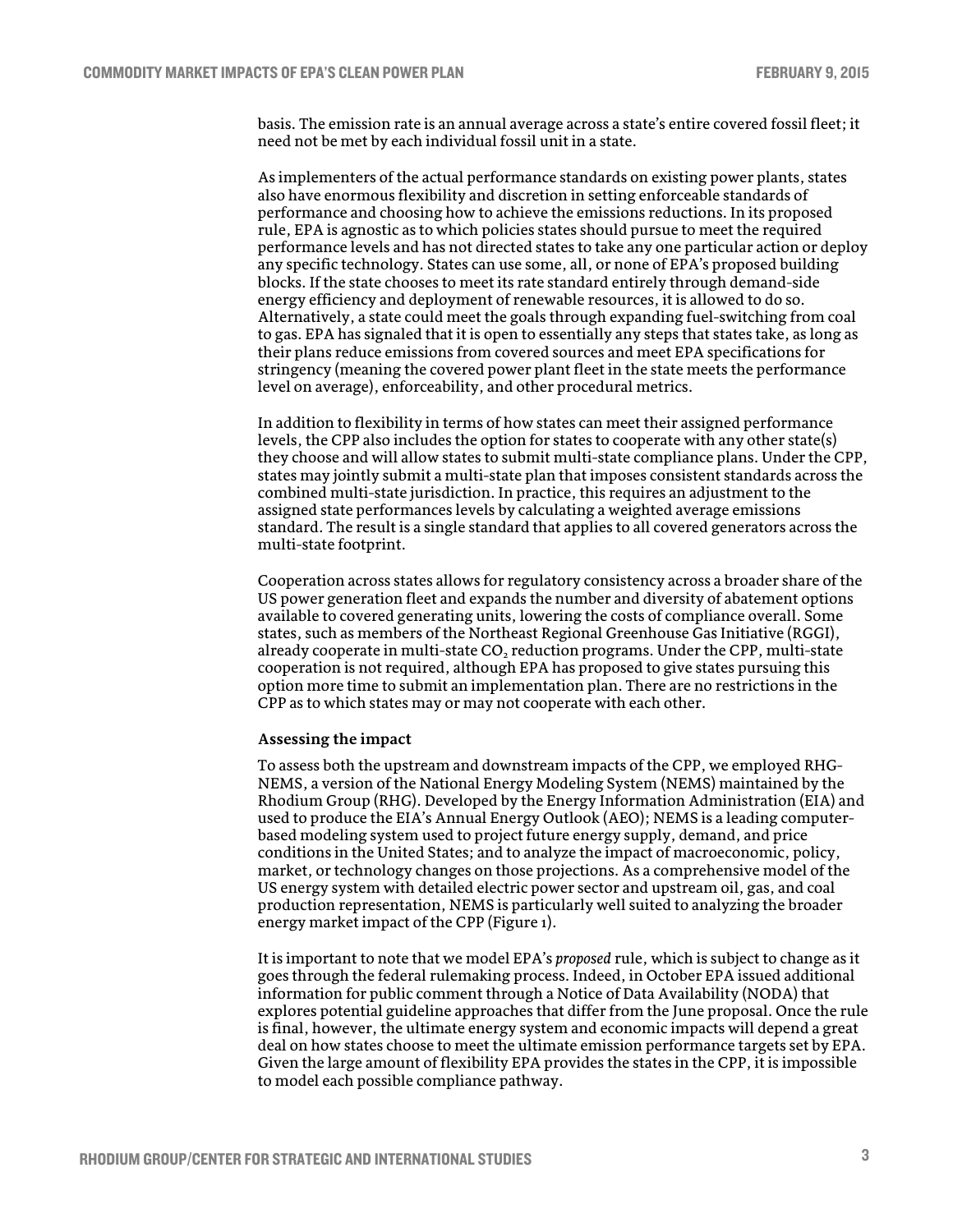

As a result, we crafted four policy scenarios that reflect two of the most significant implementation choices states will need to make.

1) *The level of cooperation between states*. We focus on cooperation as one of the key design elements because broader compliance markets provide states with greater diversity of abatement options, generally lowering costs. How cooperation changes implementation costs is a major question state officials are trying to answer as they choose how to implement the CPP.

2) *Whether or not energy efficiency is included in state implementation plans*. Power sector air pollution regulations have historically focused on generation-side compliance options. The inclusion of demand-side EE is relatively novel and could have a material impact on generation system dynamics and the broader energy system.

Our four policy scenarios are listed in Table 1 below. We model all four through a tradable performance standard that allows generators to meet the emissions rate goal at least cost, given different implementation decisions. States may, of course, choose different compliance mechanisms. While not exhaustive, we believe these scenarios do a reasonable job of bounding the range of potential energy system impacts of the current proposal, assuming it is implemented on time, and by all states. At the end of this note we discuss the prospects for modification and/or delay.

|  | <b>Table I: Policy scenarios</b> |
|--|----------------------------------|
|  |                                  |

|                                | <b>National Cooperation</b> | <b>Regional Fragmentation</b> |
|--------------------------------|-----------------------------|-------------------------------|
| No States Include EE in Plans  | National w/o EE             | Regional w/o EE               |
| All States Include EE in Plans | National w/EE               | Regional w/EE                 |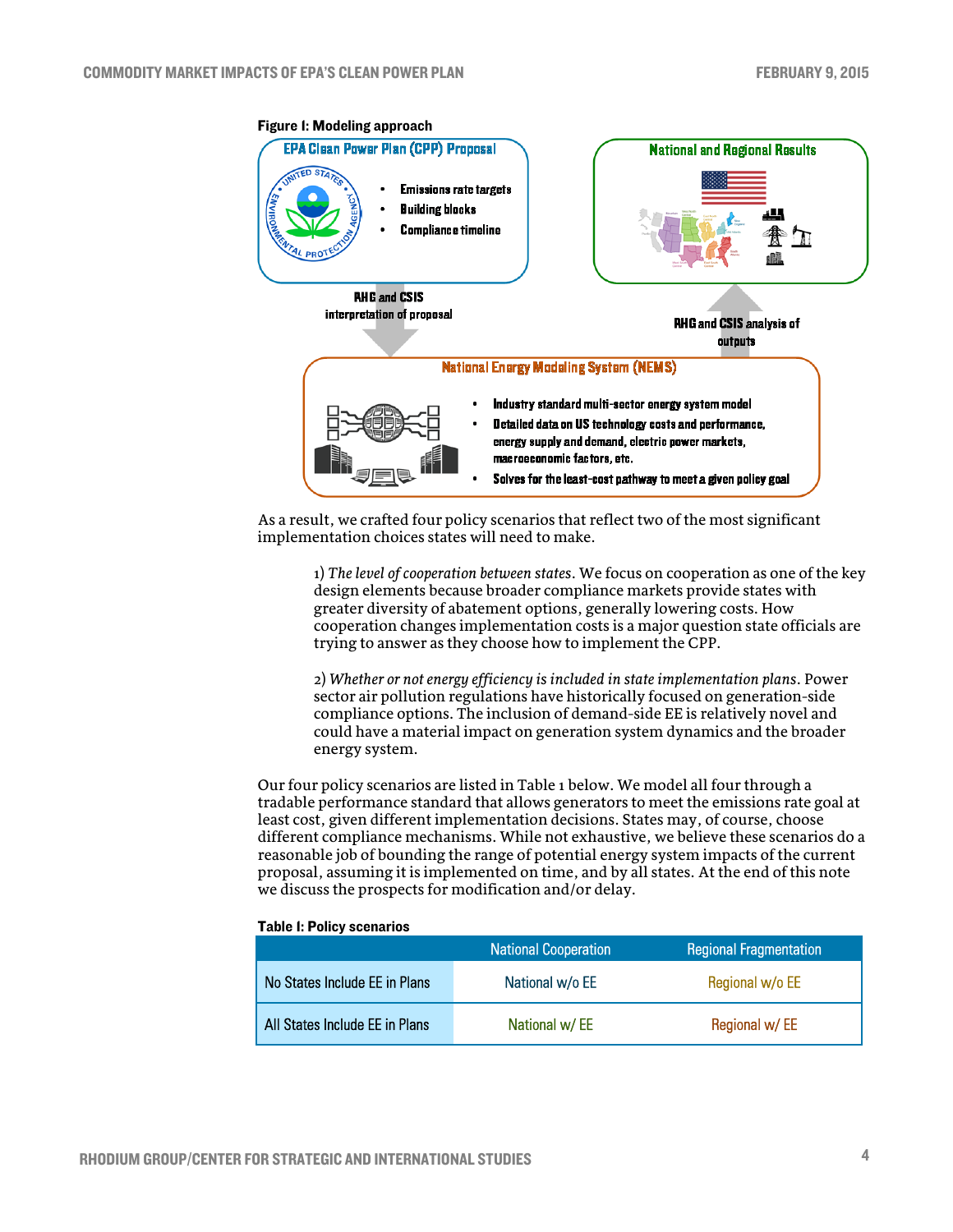## WHAT THE CPP MEANS FOR COMMODITY MARKETS

Thanks to the shale revolution, cheap natural gas prices have already begun transforming the US power generation landscape. Between 2008 and 2012, average delivered natural gas prices at US power plants fell from \$8.9 per MMBTU to \$3.5 (Figure 2). This resulted in substantial coal-to-gas switching in the power sector as natural gas combined cycle plants out-competed coal plants in wholesale markets. In 2012, the share of total US electricity generated by coal averaged 37%, down from 48% in 2008, while natural gas's market share grew from 21% to 30%. That translated into a 6.7 billion cubic feet per day (Bcf/d) increase in natural gas consumption – two-thirds of the growth in domestic production during that period.



USD per MMBTU delivered to power plants (LHS) and billion kWh, 3mma (RHS)



Delivered natural gas prices for power generation have averaged \$4.7 per MMBTU since the end of 2012, with monthly average prices getting as high as \$7.1 during the 2014 polar vortex. As a result, natural gas' inroads into the power sector haven't advanced much beyond 2012 levels. At current or projected natural gas prices (either in in futures markets or by the EIA – the prices used in our analysis, see Figure 3), gas will likely fuel a significant share of new generation, but is unlikely to displace large, additional quantities of existing coal-fired power.

Figure 3: Henry Hub natural gas prices

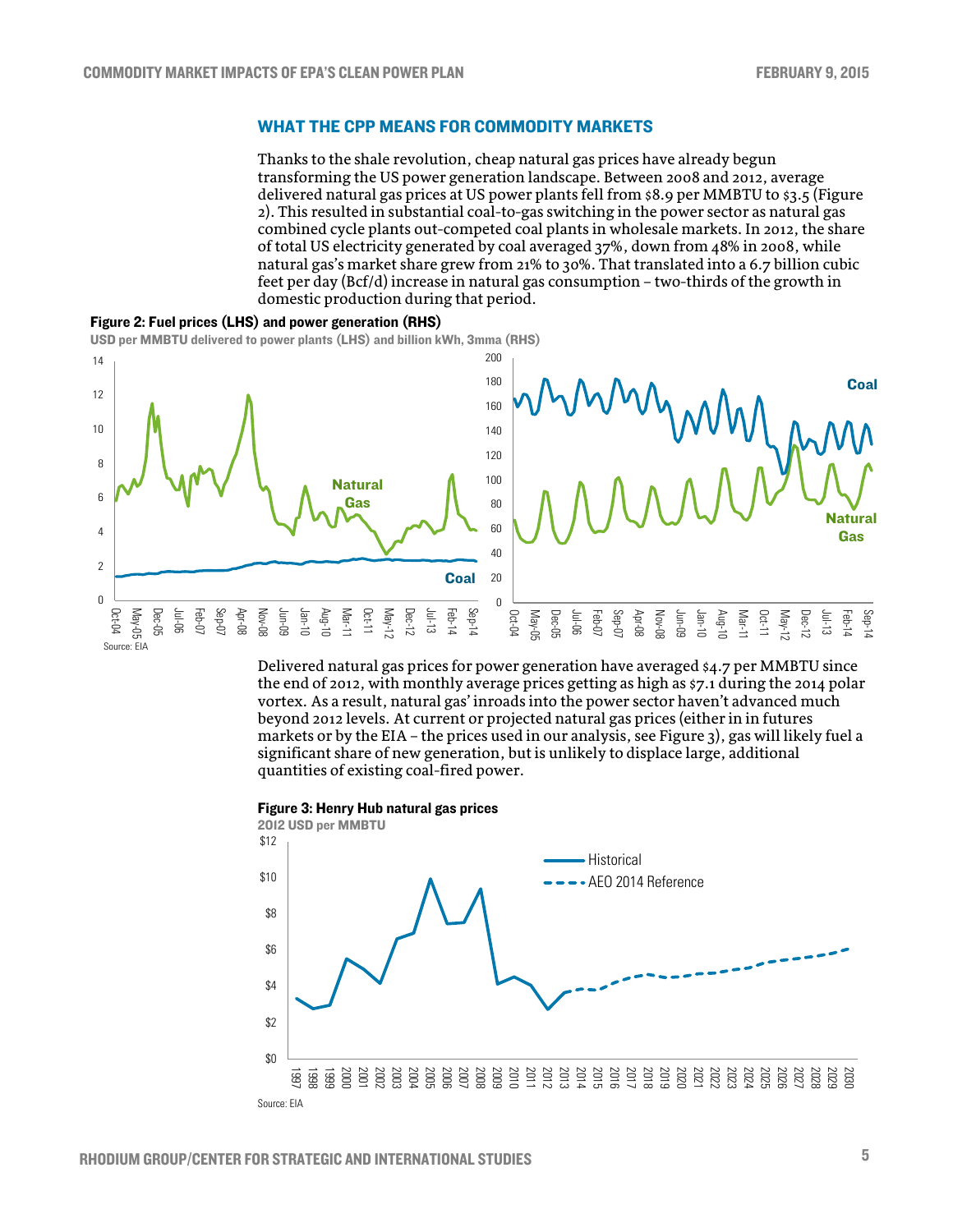#### **Emissions standards in the presence of cheap gas**

Imposing a CO<sub>2</sub> emission constraint in the presence low-cost natural gas, however, could significantly expand gas demand in the electric power sector. Natural gas is less carbonintensive than coal, and the CPP shifts incentives towards lower-carbon generators. Even though zero-emitting generators like renewables receive more credit under the CPP formula than NGCC units, NGCC units are more competitive in our analysis thanks to low technology costs, low natural gas prices, and a large amount of underutilized capacity in most power markets. No matter which compliance option states choose to meet the EPA's emission rate goals, we expect a significant shift towards greater NGCC generation, largely coming at the expense of existing coal generation. In each of our four scenarios, coal-to-gas fuel switching is the most cost-effective generation-side compliance pathway – the only difference in the scenarios is the magnitude of the shift.

NGCC generation increases more if states choose not to credit EE—as much as 660 terawatt hours (TWH) (a two-thirds increase in NGCC generation from current levels) above "business-as-usual" (BAU) levels projected in the EIA's 2014 Annual Energy Outlook on average from 2020 through 2030—while coal generation declines by 770 TWH (see Figure 4). Generation from nuclear and renewables also increases above BAU in the scenarios without EE, but far less than natural gas generation (80 TWH on average from 2020 through 2030).

In scenarios where EE is included, the shift toward NGCC generation is much smaller, about 185 TWH on average in our National with EE crediting scenario (and 285 TWH in 2020 in the Regional w/ EE crediting case), and all but disappears by the end of the compliance period. With EE crediting, we see almost no change in zero-emitting generation relative to BAU. This is because the CPP does not prioritize zero emission generation options; the CPP is a *lower* emissions plan, not a *zero* emissions plan. In fact,

#### Figure 4: Change in electricity generation

Relative to EIA's 2014 Annual Energy Outlook, billion kwh

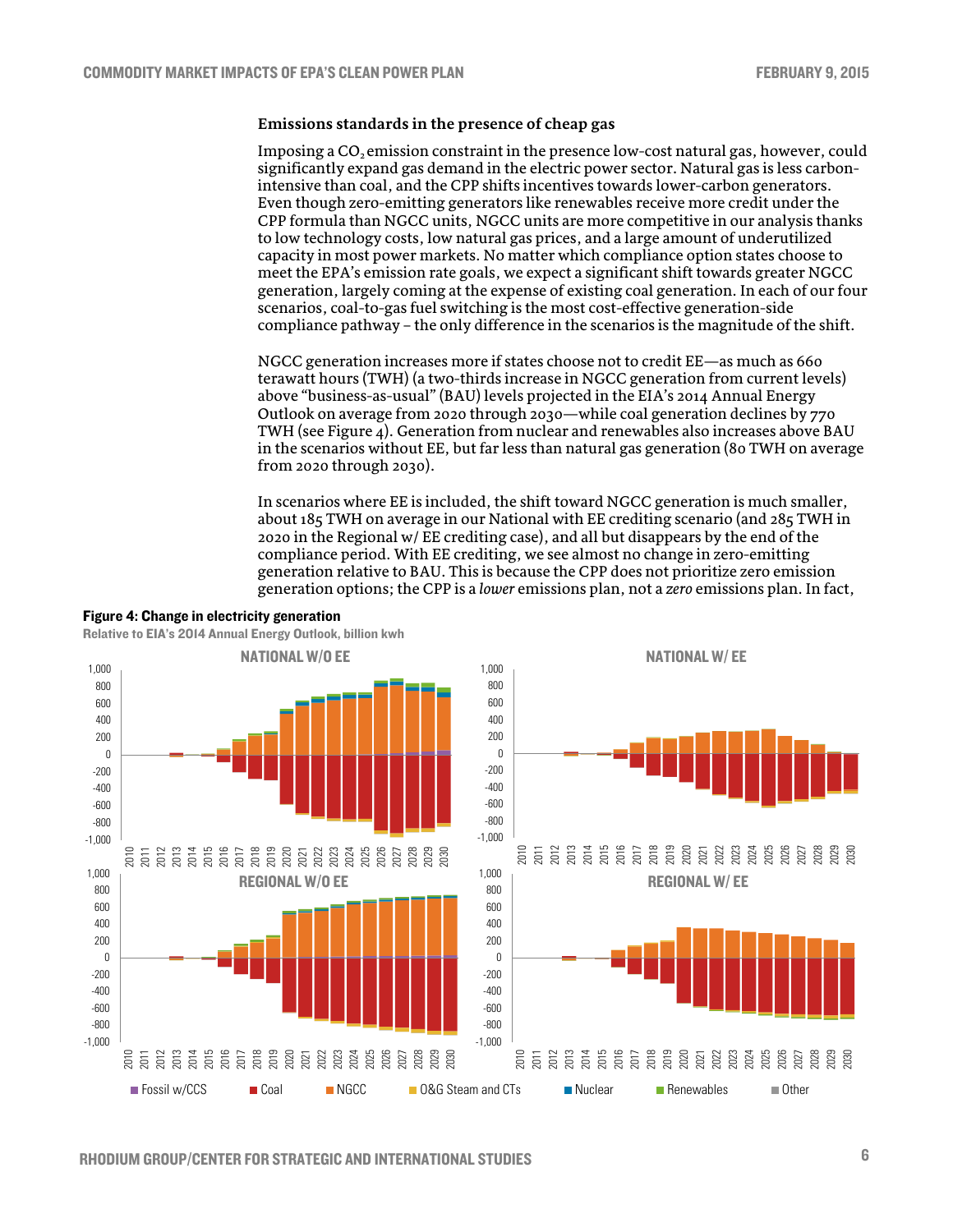the CPP is agnostic about these options; the decision about whether to prioritize zeroemission options is left entirely to the states. If states wish to ensure that nuclear generation, distributed generation, and renewables play a role in their state's generation mix, they will need to actively prioritize nuclear, distributed generation, and renewables in their state implementation plans.

## **Implications for gas markets**

This magnitude of coal-to-gas shift in US power generation has significant implications for domestic gas demand, production, and producer revenue. Depending on the policy scenario, the CPP could deliver between 3.1 and 10.9 Bcf/d of additional gas demand on average between 2020 and 2030, a 4% to 14.1% increase relative to the EIA's projected demand levels without the CPP (Figure 5).



#### Figure 5: Change in natural gas demand

Given the magnitude of domestic shale resources, the vast majority of that increase in demand, in our analysis, is met through increased domestic supply, and results in a relatively small change in price. The EIA projects that absent the CPP, Henry Hub prices will average \$5.27 per MMBTU in 2012 dollars between 2020 and 2030. In our National w/o EE scenario, an additional 10.7 Bcf/d of domestic gas demand increases Henry Hub prices, but only to \$5.73 per MMBTU. This small change in price, and large change in production volume, translates into a \$32 billion per year increase in gas producer revenue (in 2012 dollars) on average between 2020 and 2030, or 20.1% higher than projected in the EIA's 2014 outlook (Figure 6). Gas producers see material gains in all scenarios, though significantly smaller in those where states include EE crediting in National w/o EE National w/EE Regional w/o EE Regional w/ EE



#### Figure 6: Change in natural gas production revenue

their implementation plans.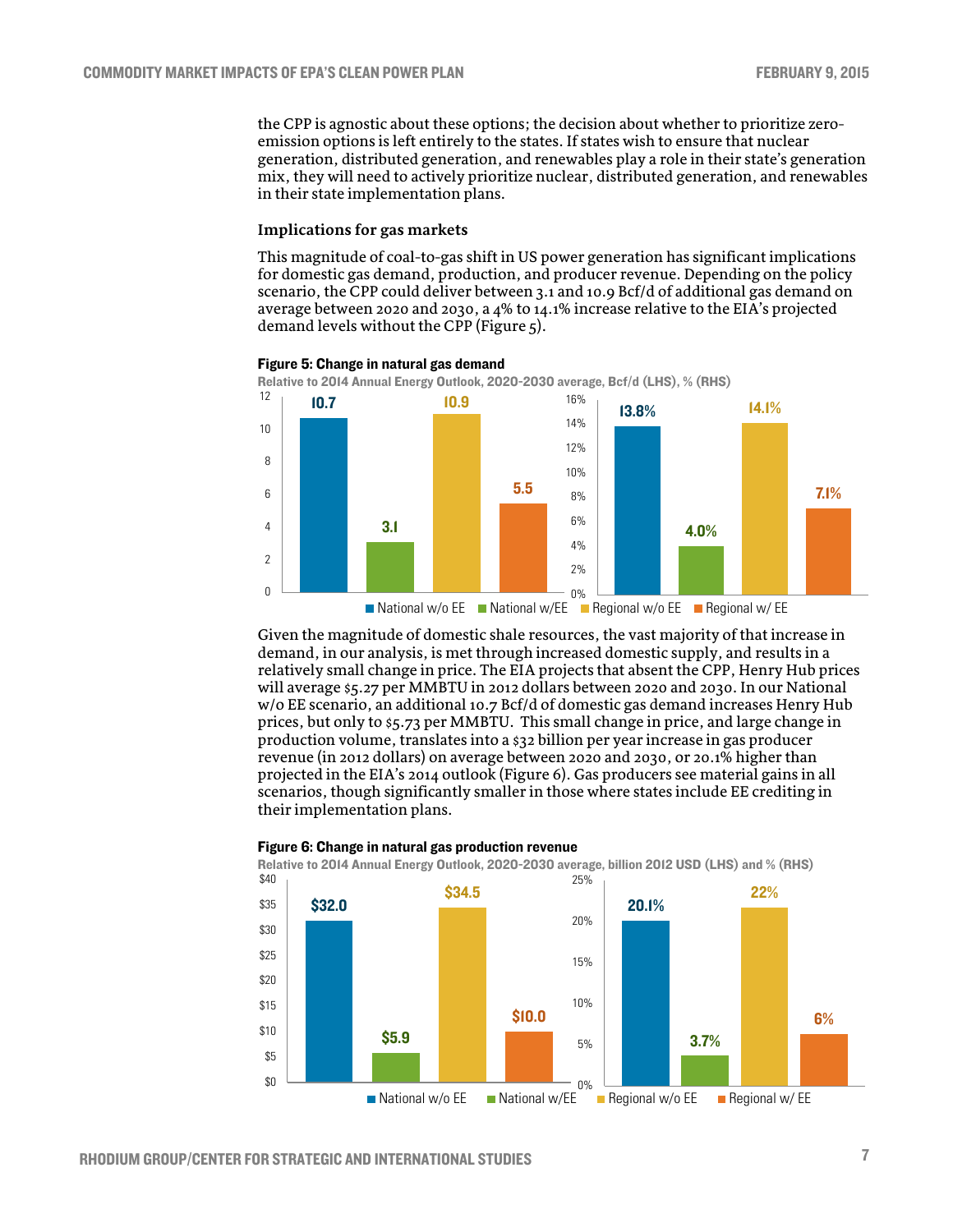## **Implications for coal markets**

The potential upside for natural gas producers from CPP implementation is matched by an equally significant potential downside for domestic coal producers. Depending on the implementation scenario, domestic coal demand could decline by anywhere between 299 and 463 million short tons on average between 2020 and 2030, or 30.3% to 46.9% below levels projected in the EIA's 2014 outlook (Figure 7).

![](_page_7_Figure_4.jpeg)

This decline in demand is born primarily by domestic producers who, absent new export capacity, have few market alternatives. At EIA's projected coal prices, the CPP could result in a \$13.9 to \$20.6 billion decline (Figure 8). That's 25% to 37% below levels projected in EIA's 2014 outlook.

![](_page_7_Figure_6.jpeg)

## Figure 8: Change in coal production revenue

Relative to 2014 Annual Energy Outlook, 2020-2030 average, billion 2012 USD (LHS), % (RHS)

## WHAT MARKET DEVELOPMENTS COULD MEAN FOR THE CPP

The results presented above assume the domestic energy markets, absent the CPP, develop along the lines projected in the EIA's 2014 outlook. That's a bold assumption, of course, given the dramatic shifts in the energy landscape that have occurred in just the past few years. As natural gas plays a key role in meeting the CPP's emission reduction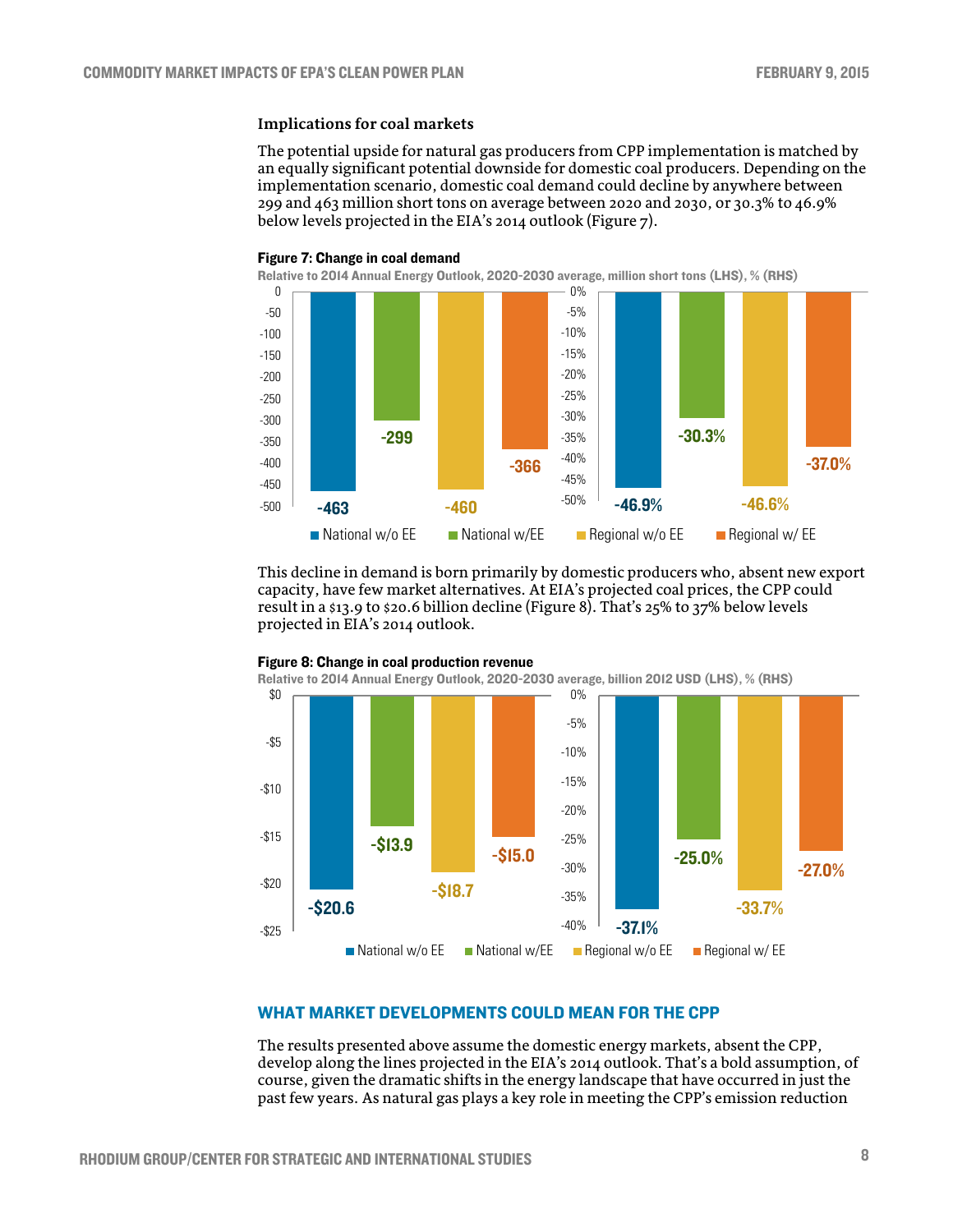targets in our analysis, we stress-tested that finding against three alternative gas market futures:

1) *High Gas Resource:* Greater than currently estimate shale gas resources and thus lower baseline gas prices.

2) *Low Gas Resource:* Smaller than currently estimate shale gas resources and thus higher baseline gas prices.

3) *High LNG Exports:* LNG exports grow to 9 Bcf/d in 2020 and 18 Bcf/d in 2030.

The gas price trajectory under each scenario is shown in Figure 9, absent the CPP.

![](_page_8_Figure_7.jpeg)

Figure 9: Henry Hub natural gas prices

As shown in Figure 10, coal-gas switching is still the least cost pathway for CPP compliance even in a Low Gas Resource or High LNG Export world. The higher gas prices in these two scenarios reduce the magnitude of the coal-gas switch, and in the Low Resource case, provide additional room for renewables and nuclear to compete. But in the National w/o EE policy scenario, average annual natural gas production and revenue increases by 6.3%and 14% respectively between 2020 and 2030, even if the shale resource bases disappoints; that is compared to 12% and 20% under reference shale resource assumptions.

Changing natural gas resource and LNG export assumptions does not significantly alter the impact of the CPP on domestic gas prices (Figure 11). In the Low Gas Resource scenario, the CPP increases Henry Hub prices by \$0.49 cents per MMBTU on average between 2020 and 2030, compared to \$0.46 cents per MMBTU under current shale resource assumptions (assuming National w/o EE policy implementation). In the LNG Export scenario, the CPP-driven increase in gas prices is \$0.57 per MMBTU.

If the shale resource base proves larger than currently expected (the High Gas Resource case), Henry Hub prices rise by only \$0.20 cents per MMBTU on average between 2020 and 2030, compared to the reference case. This mitigates the potential upside for producers from the CPP, despite the large increase in production volumes in this scenario.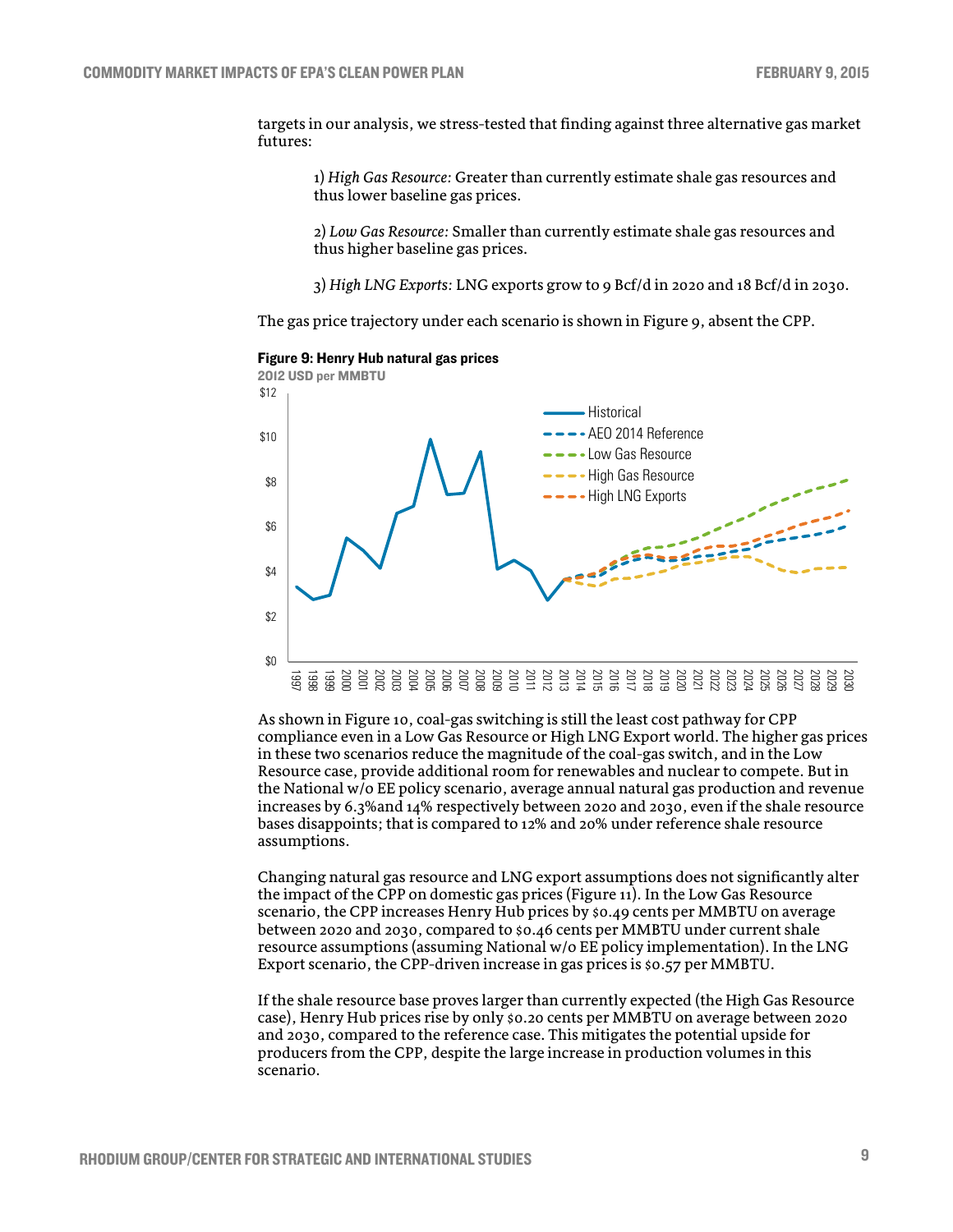![](_page_9_Figure_2.jpeg)

#### Figure 10: Change in electricity generation

#### Figure 11: Henry Hub natural gas prices

2020-2030 average, 2012 USD per MMBTU \$5.27 \$6.80 \$4.34 \$4.54 **\$5.73** \$5.67 \$5.67 \$5.67 \$5.67 \$ \$7.29 \$6.24 \$0 \$1 \$2 \$3 \$4 \$5 \$6 \$7 \$8 AEO 2014 Low Gas Resource High Gas Resource High LNG Exports **■** Reference ■ National w/o EE

#### **Getting the gas where it's needed**

In order to seamlessly and cost-effectively incorporate more natural gas into the US electric system, the necessary infrastructure – pipelines, pumping stations, gathering lines – will need to be in place in a timely fashion. This midstream infrastructure is a critical component to making natural gas a viable choice for many of the states and regions in the US that might seek to benefit from natural gas both for its emissions reduction potential and production value.

There is some evidence that that necessary infrastructure is starting to be put in place. Between 2000 and 2011, about 14,600 miles of new natural gas pipeline capacity –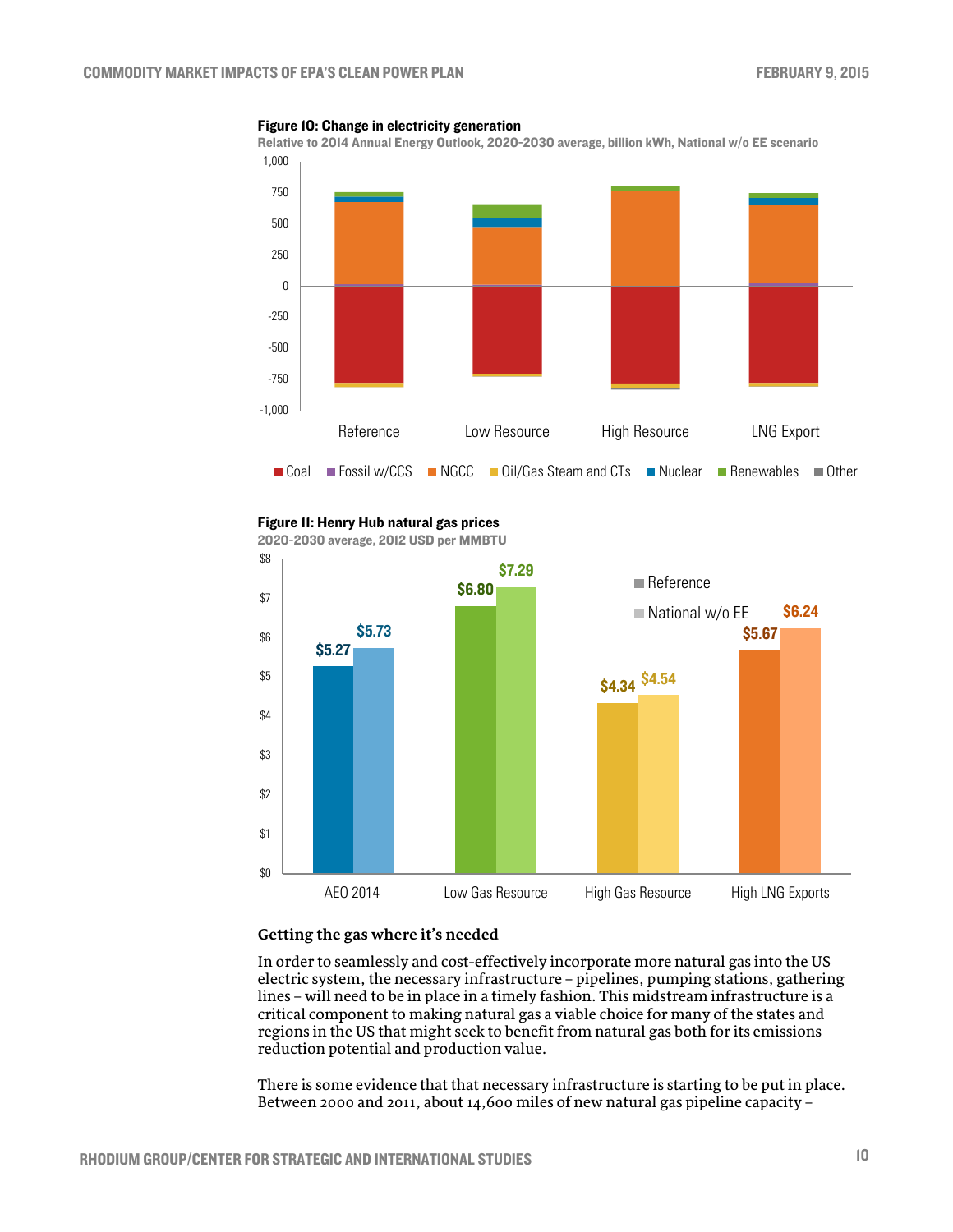equivalent to 76.4 Bcf/d – was built to accommodate growing gas demand, including in the electric power sector. Nonetheless, according to a recent study conducted by ICF International and the Interstate Natural Gas Association of America (INGAA), over 37 Bcf/d of additional inter-regional natural gas pipeline capacity will be needed between 2014 and 2035 – that's before any CPP-driven changes in demand. The study concluded that capacity is most needed in the Northeast and Southwest, not only to accommodate production increases, but also to deal with changes in interregional trade flow. Marcellus gas production is increasingly able to meet the gas demand of New England, displacing the gas that traditionally flowed northeast from the Gulf Coast. Instead, production in the Gulf will be sent both to local markets and the Southeast for consumption, and to LNG terminals along the Gulf for export. Greater Rocky Mountain region production will be consumed on the West Coast, helping offset declines from Canada.

| Table 2: Projected inter-regional natural gas pipeline capacity additions |  |  |
|---------------------------------------------------------------------------|--|--|
| Bcf/d                                                                     |  |  |

| <b>Originating region</b> | 2014-2035 |
|---------------------------|-----------|
| US                        | 39.9      |
| Central                   | 7.2       |
| Midwest                   | 3.5       |
| Northeast                 | 10.1      |
| Southeast                 | 7.9       |
| Southwest                 | 10.2      |
| Western                   | 1.0       |

Source: ICF/INGAA

Our modelling assumes that infrastructure will be financed and built to enable relatively seamless natural gas delivery, but that is far from a foregone conclusion. In the Northeast and Southwest (areas where INGAA already identified significant pipeline capacity needs), our modeling finds an increase in demand of 0.3-1.3 and 0.6-3.2 Bcf/d above the reference case, respectively, and an increase in production of 0.8-2.1 and 2.0- 5.2 Bcf/d. This does not take into account infrastructure needed to move gas internally within a region. A more precise estimate of the pipeline infrastructure needs in and between each region is warranted, especially given that certain regions of the country, the Northeast in particular, are already struggling to put in place natural gas pipeline infrastructure to meet peak winter power generation demand.

### WHAT COMES NEXT?

While EPA successfully issued the 111(d) proposed rule in line with the President's timeline, the final content of the rule and the timeline for finalization and implementation are much less certain. With regards to content EPA is expected to substantially revise at least three aspects of the rule it identified in its October NODA: the interim goals (both in terms of targets and implementation timeline), the methodology for calculating the building blocks, and the methodology of setting state targets. These revisions are likely to alter the energy market impacts of the rule, although we expect that natural gas will still be the primary compliance mechanism.

Even if EPA manages to finalize a rule by mid-summer – a tall order, considering the more than 1.6 million comments EPA received and is legally required to consider – legal challenges, which can commence once the rule is finalized, could delay the rule's implementation, perhaps significantly. Even if no injunction is issued by the courts, the proposal gives states until June 2016, and under certain circumstances June 2017 or June 2018, to submit implementation plans, which EPA will then take up to a year to approve. Individual state plans could also be subject to legal challenge. There is also the possibility